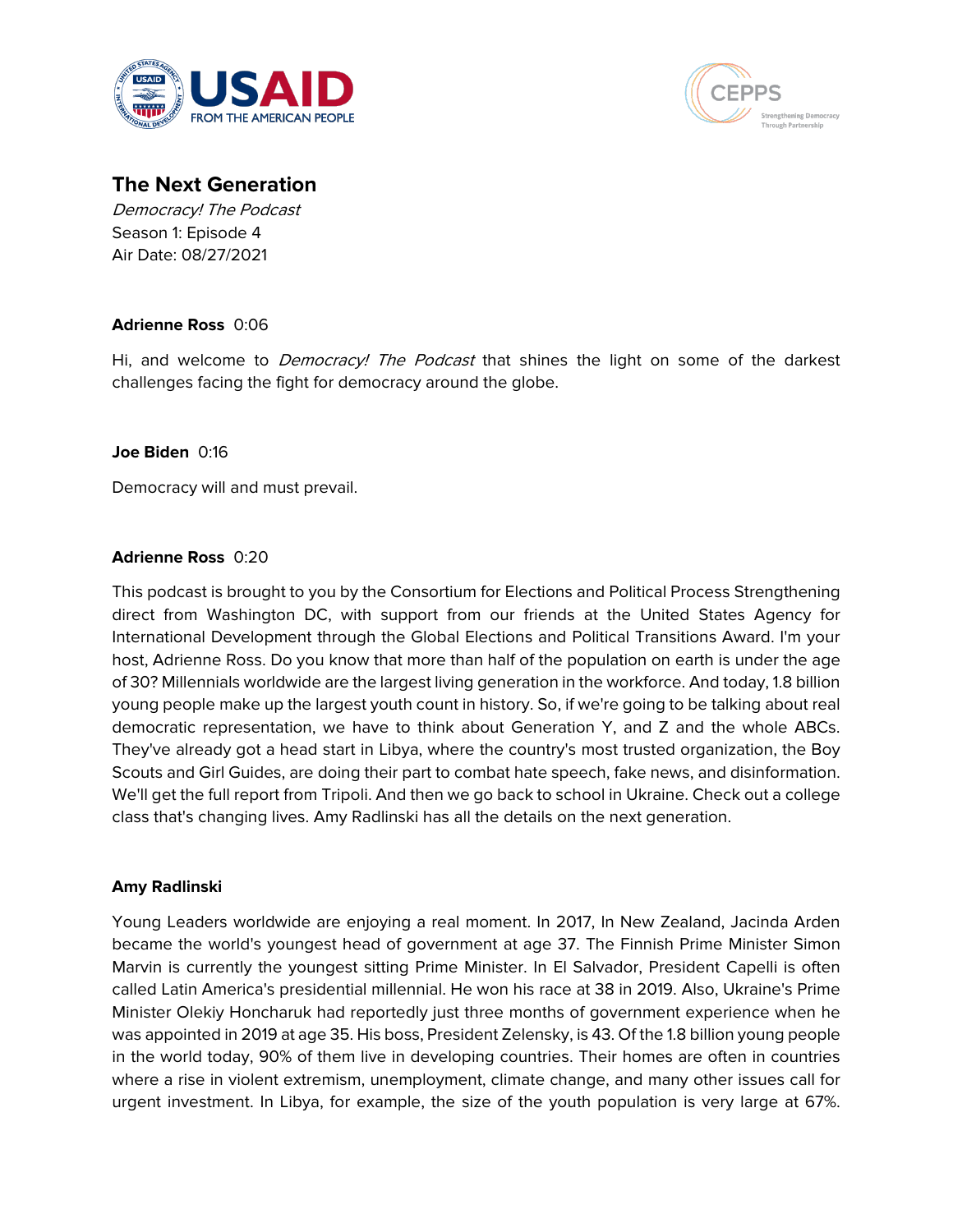Despite this unprecedented size, the Libyan Civil War and the risk of the pandemic has closed hundreds of much needed schools. Now, add the fog of disinformation that makes it tough for anyone to know what to believe.

## **Adrienne Ross**

So where do we begin? Anis Elwallani is the Senior Program Manager in Libya for the National Democratic Institute. He is a graduate of Tripoli schools and joins us now to talk about the use of his homeland and an innovative program aimed at the Boy Scouts and Girl Guides of Libya. First of all, what was it like for you growing up in Libya?

## **Anis Elwallani**

It was funny, it was adventure a little bit. So, growing up in like a middle class family, we face a lot of issues and problems during the Gaddafi regime. My parents tried to invest in me and my brothers and sisters to keep studying to build ourselves to build our capacity to not wait for anything we provide for you. It was difficult a little bit. We didn't have that much entertainment. As you know, the dictatorship in Libya was very difficult. So, we have certain amount of entertainment activity that you could do easily and freely. So, Scouts was my way to have fun.

## **Adrienne Ross**

I was the Girl Scout so I certainly appreciate that it really changes your life. Once a scout always a scout.

## **Anis Elwallani**

Exactly.

## **Adrienne Ross**

Can you briefly tell us a little bit more about the disinformation problem in Libya and the region and why it is important to raise awareness among the youth?

## **Anis Elwallani**

So basically, in the region, for the last 10 years was a big problem. Many people are now starting to use social media, the internet was the easy way to escape from reality. People start using social media and internet to spread rumors, creating more attention for people who are looking for attention. They just are trying to create any problem that could cause problems to other people.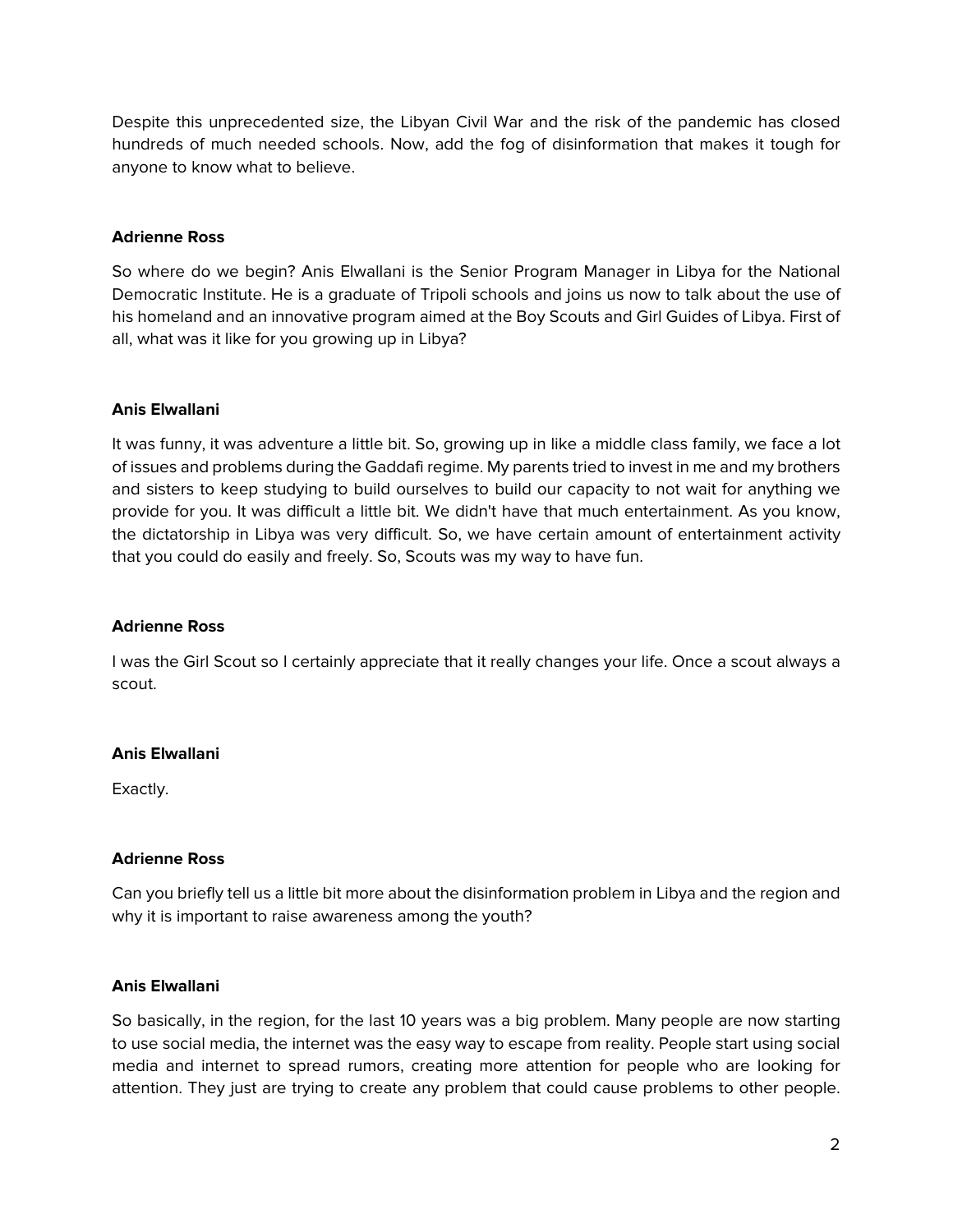So, they use social media as a platform for this kind of poison. Recently, with the Arab Spring, the old Revolution, and the Civil War happening in the region, people started using this platform to hate each other, to create more conflict, to build the heat more than build peace. So that was one of the biggest reasons for the conflict and problems happening in the whole region, because of the disinformation and the fake news that was pointing this situation, creating more problems, creating more conflict, not supporting the people to get healed from what's happened during the wars, but they are more making difficult, more complicated, making people more involved in conflict, they have no reason to be there, people lost their lives, lost their jobs, people have been hurt a lot by this kind of disinformation, people have been accused to be this and that. And they face a lot of problems because of this. And the region is different to Europe or US or other countries, so the reputations are very important. The main idea of the program is trying to make people understand more how they can find their information, the right information, which source how can you fact check, how to understand this is not reliable source. So, we try to raise awareness among the younger generation to try to do the fact checking to understand not everything you see on social media or the internet that you can share, and you believe you need to do fact checking, to understand the source you use for your information. Not everything you read is true. So, you need to do a little bit of work to understand the real information from the fake information. Because this is could cause a problem for many people. And some people like rely on this evening. There's like schooling like when they study any information, they find they could use without doing fact checking like this information is true or not.

## **Adrienne Ross**

So, what made you think about the Boy Scouts and the Girl Guides?

## **Anis Elwallani**

In Libya, it's the most like trusted organization as the largest, the oldest organization, the country starting during the kingdom days. So, it's covering all of Libya soil, we have that huge number of Boys and Girl Scouts in Libya, they are very active, they try to help their community they are trusted from the community. So, when we start talking to the leadership of Boy Scouts, we explained about the idea how this project was going to do campaigns around how much the scouts are trusted from the community. So they already start planning on something about this, they started this campaign after working with us on this project called the bonfire on an Arabic. So let's say good, don't say like bad dates. If you want to say something, just say something that you didn't say. So, we started with the nine cities in Libya, we started delivering training, but as you know, with the COVID and the pandemic and the curfew sometimes like that, that was difficult. So, we know we do more activity on social media. We started doing some videos from Boy Scouts and Girl Guides in different cities to try to raise awareness about the how very bad is to share bad news, how much is heard when you say fake information and people will believe it and this will affect my future as a kid. So, we try to work with the scout because they are the most trusted organization the country. So, they try to start the campaign on ground with the crushing of that COVID procedure. So now they are working and to do some videos, they tried to do some more radio station shows. They tried to do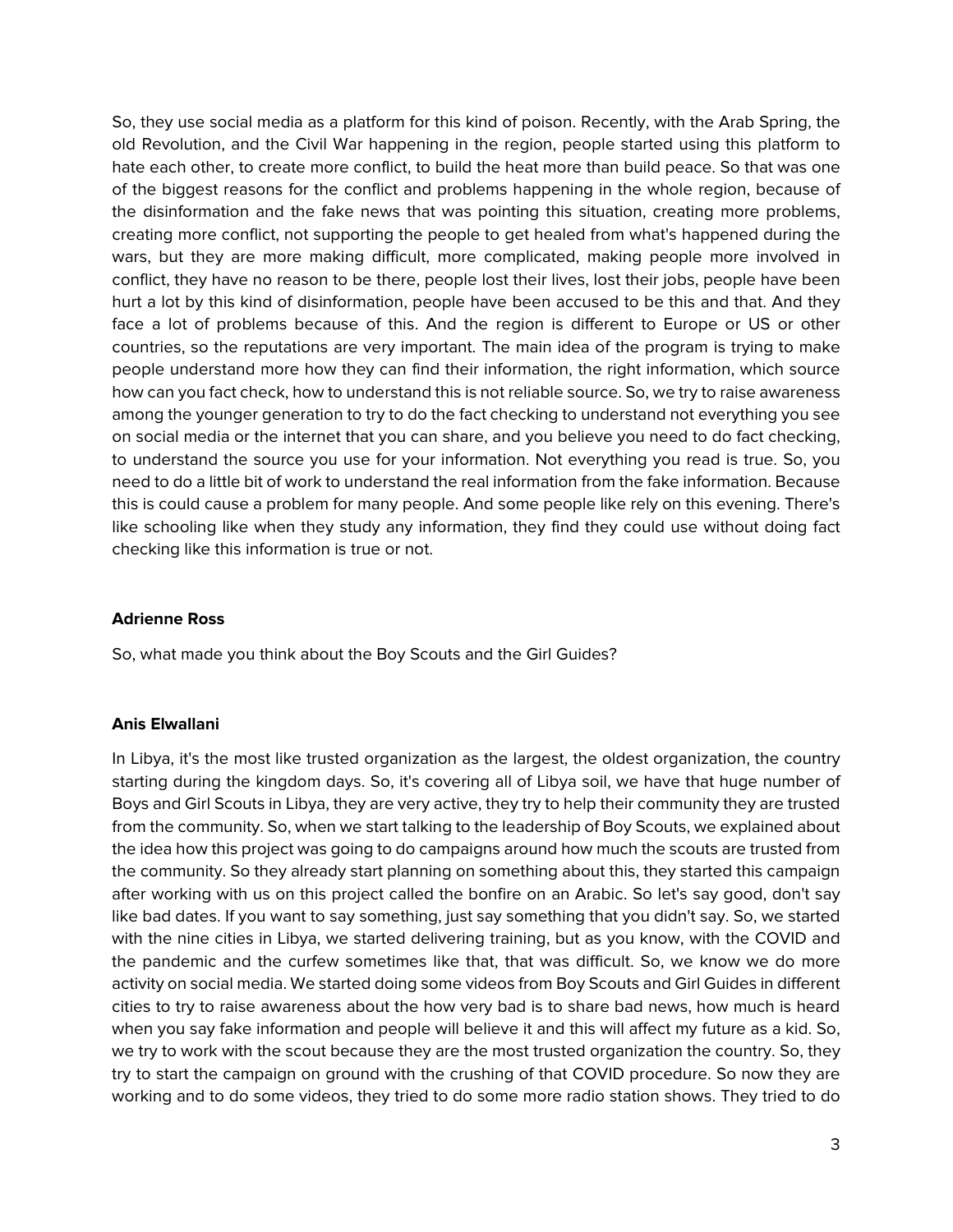a flash mob in certain areas, they will try to do too in school, schools are coming back soon. So, they will try in each age, they will try to share this knowledge with other children. And they will try to share it with their parents, with their family, they will try to record videos, we planning to do some metal like graffiti on the wall we will do like art gallery, drawings about all that fake news and disinformation. Soon, we're going to launch two games in Sharla about integrity and fake news. So, the young generation, this time, it's different than young generation like 10 years ago, so the kids this time they are aware a lot of new technology. They're using internet more than the older generation. So, when you when you explain about them how to take your information with source, so you'll be surprised like they know Wikipedia, you know how to code build you know, like some like news channel website, not the TV channel, but the website. So, they have a lot of info about like how to get that information. They know like the celebrity they have the blue sign so there's an official account. So, we trust this account, oh, this is a musician and etc. So, it's It wasn't difficult. Actually, it was difficult with maybe the older people, when we deliver trainings for some leaders and all the ages, they don't have the same knowledge, they don't have the same background than the young generation.

## **Adrienne Ross**

You actually train the scout leaders, and they train their scouts?

#### **Anis Elwallani**

We started with the leaders from both genders from nine cities, so from south and west and center. So, we'll have leaders from the north and east, south will have to have more diversity to have more representation. Then I started delivering training for the younger generation myself, I trained around 55 between boys and girls, and young age, like starting from six years old and 14 and 15. And some like teenagers as well. So, it was a great experience. Children, they have much knowledge, they are motivated to learn new things they try to practice they try to share this knowledge.

#### **Adrienne Ross**

It sounds like fun, too.

#### **Anis Elwallani**

Yeah, exactly. Because we use games. So even the activity that we conduct, it's through games, not just like, okay, the fake news is blah, blah, blah, you're not going to school, or traditional school. So, we tried to make it more fun.

#### **Adrienne Ross**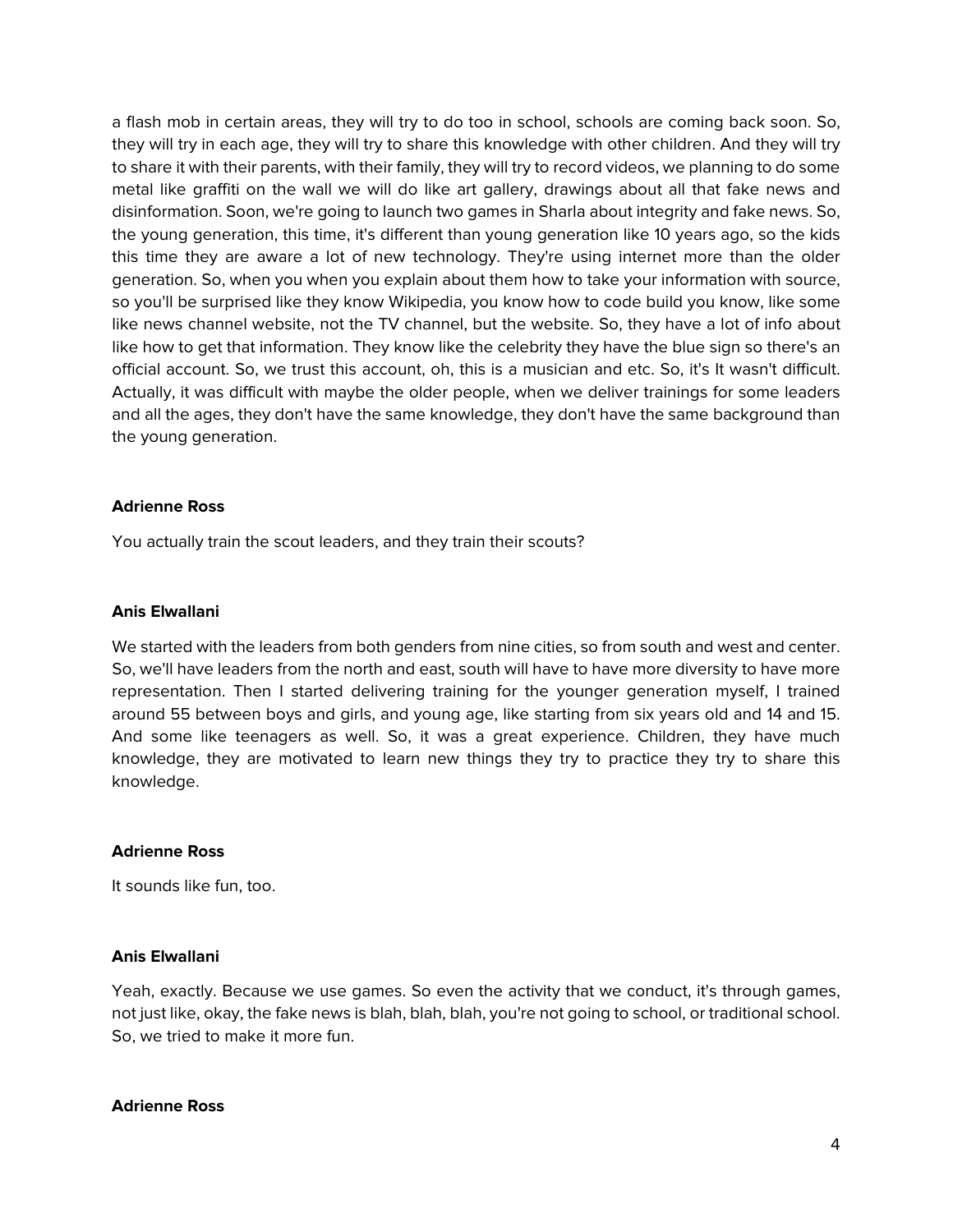It sounds like it will stay with them for their life to for their lifetime.

## **Anis Elwallani**

It's the start. Sending like a message to the through the Facebook page, , "Hey, we know this is not official source. So, we don't read it anymore. Like, we don't watch this channel, because we don't know if it's like stealing this cartoon or not." So, children they get they reflected on their own life, what they see. And when they share it with their parents, they try to see what their parents they do, right and what they do and wrong. Because not everything we saw on TV or radio, or like website or social media is real or official. So, this is an will be good back on the children and their parents as well.

## **Adrienne Ross**

What advice do you give other organizations looking to engage with youth politically?

## **Anis Elwallani**

In Libya, as you know, we still have like new life of politics. We didn't have any political life before 10 years ago, so many people are now targeting the young, or the youth in general, because the majority of Libya is huge. It's more than 66% of the population are young generation, they are so huge. So, my advice that to keep focusing more about building your capacity, finding the best career to be if you want to be involved, like in politics, learn more, do not be the fuel of war, because many people using the younger generation as a fuel for conflict, but we cannot find many of them like exists in parliament, municipality, or like government or cabinet and etc. So, it's really sad to see like, the most highest like treasure the nation have, and they just found it on the ground because the aiming to have more like influence.

## **Adrienne Ross**

It's excellent advice, and we certainly don't want children anywhere to be fuel for a war. So excellently said, Anis thank you so much for joining us today.

## **Anis Elwallani**

Thank you.

## **Adrienne Ross**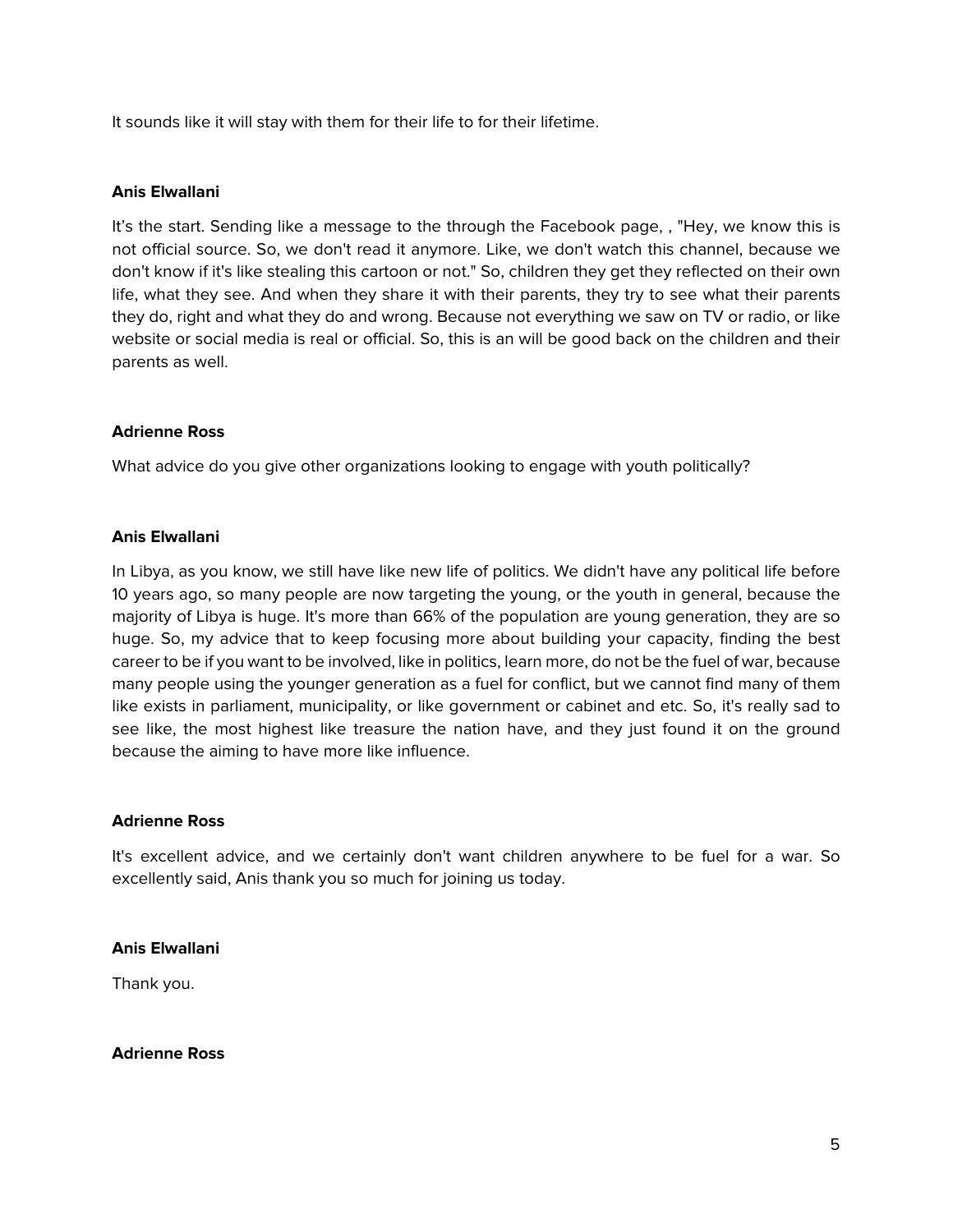Now we had about 3,000 miles northwest from Libya to Ukraine. Gio Kobakhidze is the Deputy Country Director for the International Foundation for Electoral Systems in Ukraine, and the technical lead on civic education. After a USAID engaged civic poll showed that the number of people turning out to support democracy in Ukraine was the lowest among younger citizens, Gio and his team created and introduced an interactive semester long civics class with funding from USAID and launched it at accredited universities throughout the country. Gio is here now to tell us why he thinks youth engagement might have been so poor for so long.

## **Gio Kobakhidze**

Thank you for having me, Adrienne. It is actually an auspicious day to have this conversation because it is now Ukraine's 30th anniversary of its independence from the Soviet Union. And over this period, young people have played a critical role in championing democratic progress for their nation. It was just over seven years ago, that Ukraine experienced its Revolution of Dignity. At that time, 1,000s of brave Ukrainians took to the streets to demand the right to choose their own future and a better tomorrow. Many, including young people sacrificed their own lives in pursuit of this goal with this recent history in mind and on the face of it, the research finding your referenced, which points to a lower level of engagement of youth does indeed stand out. And in response to your question, I would posit that, notwithstanding progress in key areas in Ukraine, such as electoral reform for many Ukrainians and especially youth, the pace of post revolution reform over the seven years has not necessarily met their expectations. Disenchantment with what many saw as a muzzled battle against corruption, and stalled judicial efforts among other areas continue to pervade society to this day. On top of this, young people did not have educational opportunities to learn about their rights and responsibilities as democratic citizens and thus many young people I spoke with, while hopeful, felt frustrated and powerless, many expressed a strong desire to contribute to ongoing reforms and more broadly, to their societies but were not always sure where to start.

## **Adrienne Ross**

So, you thought a university level course might help? What does the curriculum cover?

## **Gio Kobakhidze**

Indeed, yeah, we believe strongly that education, in particular civic education, is a linchpin in building inclusive, resilient, and sustainable democracies that deliver for all when done right. Civic Education empowers individuals, to meaningfully engage in their country's democracy, because without effective civic education, the opportunity for disinformation, corruption, and electoral fraud increases. The course itself is tailored for Ukraine by representatives of Ukrainian civil society and academia. And it's based on IFES' global university level civic education methodology, named SEED, which stands for strengthening engagement through education for democracy. The coursework introduces students to fundamental concepts of democratic citizenship, systems of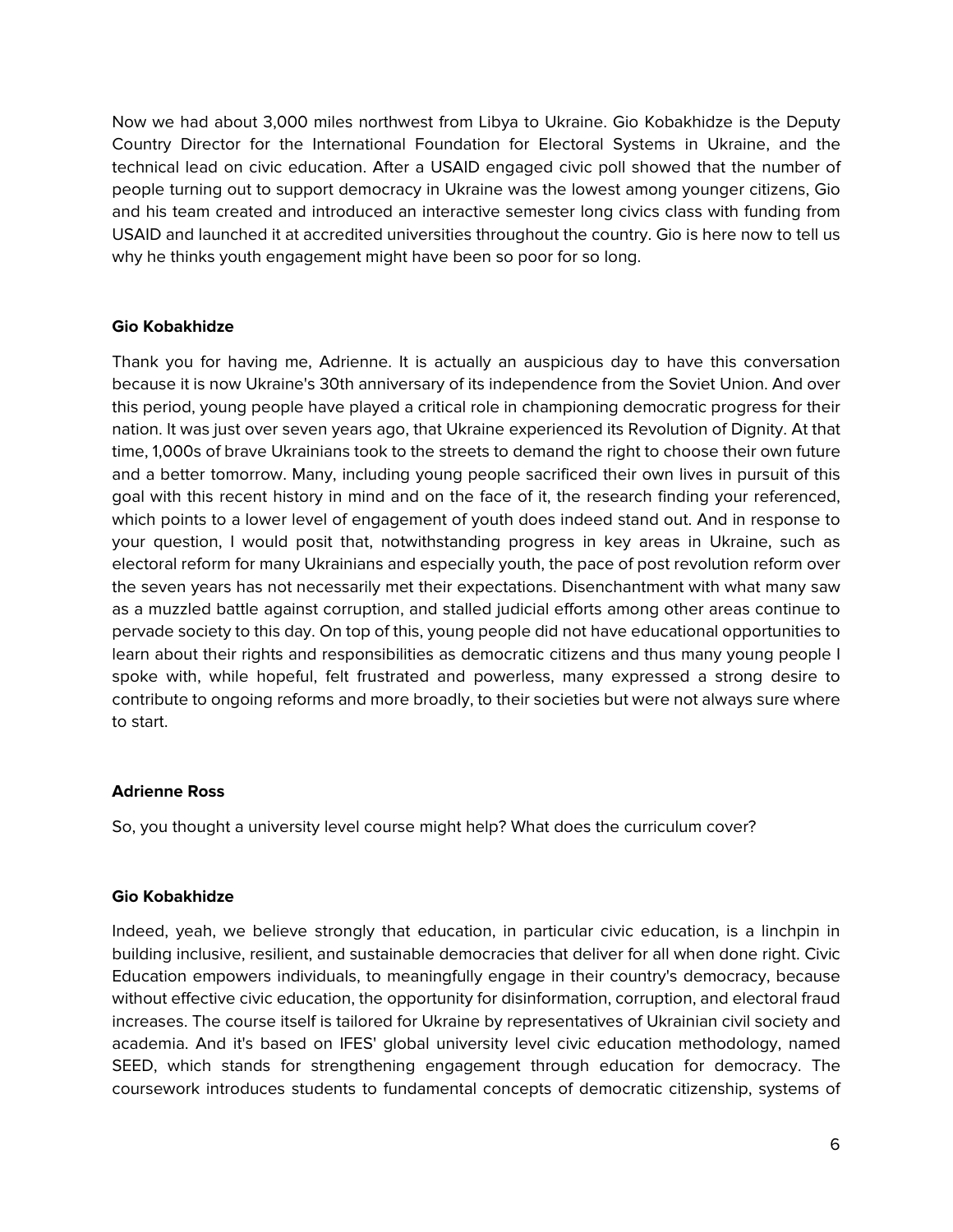governance, civic participation, and human rights. It does so through a highly interactive, studentcentered learning environment, that prioritizes active learning and critical thinking through the course. Each semester, students develop their own civic action projects, wherein they identify problems within their communities that they try and improve. Then they bring these plans to life and actually go beyond the classroom and go on to make positive impacts in their own communities. These have included projects that have addressed gender-based violence, minority rights, corruption, voter education, and global warming, to name just a few. The interactive teaching methodology and action projects that I mentioned, are designed to not only teach students about democracy, but to also help students experience democracy in and beyond their own classrooms.

## **Adrienne Ross**

That's quite a class. What kind of students are you finding enroll in this class? What are their ambitions?

## **Gio Kobakhidze**

It's a good question and thanks to the support of the United States Agency for International Development, USAID, Global Affairs Canada, and UKAID from the UK government, the course is now available throughout the country to over 39 universities and growing. So now 1,000s of students in all types of universities, from the Medical University, to the law University, from hotkey than the east to Kiev the West, to Odessa in the south. Students all over Ukraine now get the experience of this type of modern, interactive civic education course. So, it really has the broad spectrum of passionate, motivated, talented Ukrainian youth who are taking this class. And many have already gone on to do amazing things. Now, I also want to point out that through this entire experience, we've had the benefit of meeting and partnering with incredible university level civic educators throughout Ukraine and professors who are incredibly passionate, and are really the foundation of strengthening Ukrainian democracy and really strengthening Ukraine's future and we see it in their work. We see it in their classrooms every day.

## **Adrienne Ross**

Well, we certainly know that's important. But why is it important to have these courses for university students?

## **Gio Kobakhidze**

Ideally, democratic civic education should start as early as possible and continue throughout the course of our academic journeys. Unfortunately, it is also often overlooked by nations. And because of this, its absence becomes the Achilles heel for developing and mature democracies worldwide. In Ukraine, the percentage of youth enrolled in university is very high comparatively, and it also includes an age range that is, for the first time having the possibility to vote in elections,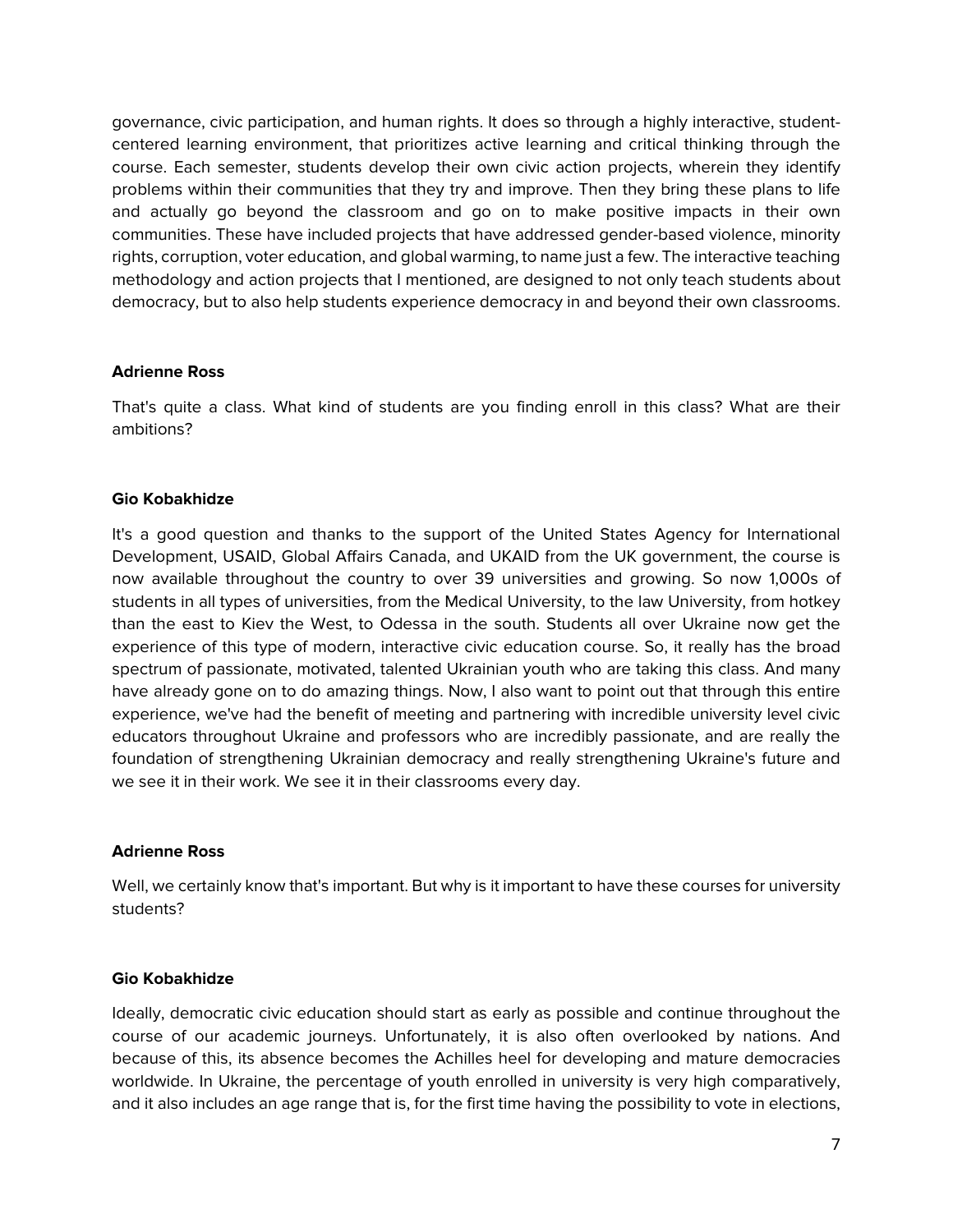and to engage in civic life more deeply. We were also very fortunate to receive strong support from Ukraine's Ministry of Education and Sciences, as well as our university partners. On this question, it's also important to note that while Ukraine and other regions in the area aspired toward greater European integration, its formal structures of education are too often hampered by Soviet legacy of strict punitive relations of power between students and teachers, a structure that often prioritized memorization and passive learning over student centered interactive teaching that stimulates soft and hard skills like critical thinking and digital literacy, for example.

## **Adrienne Ross**

And I'm sure we have plenty of teachers listening who will agree with that. What can you tell us about what your alumni of this program have gone on to do? Do you track them? Do you know where they are?

## **Gio Kobakhidze**

Yeah, we've had the fortune of meeting with many students with many teachers, we, of course, evaluate coursework itself and the teaching methodology that we use. And through a range of the tools we have, we have been able to demonstrate that students analytically gained knowledge and skills and attitudes that they themselves identify as being essential for them to, for example, monitor and hold their governments were accountable, to protect their own rights, to protect the rights of others, and to be a successful citizen and an informed citizen in the digital age. And now, with 1,000s of students across the country, over 39 universities. And for us, this is something that really fuels us, it gives us energy, when we get to experience the teachers when we get to experience the students. And in that context, and in the framework of what we see globally, of democracy under attack of the threats that are very much real, and in some sense, increasing over the years to democracy, this truly gives all of us at IFES a sense of hope, as we see today's and tomorrow's leaders really taking on the mantle, understanding that, yes, democracy is messy, it's difficult, but that it is really the responsibility of each generation, to defend it, to uphold it, and to make sure it survives for our children, for our grandchildren, and so on.

## **Adrienne Ross**

Do you know if any of your students have run for office?

## **Gio Kobakhidze**

Yes, we have had some that have gone into politics, we have some that have gone into election administration. We have others that went into other spheres, the human rights defenders. So, there are many examples of students taking what they learned in the course and applying it to their everyday lives. And what we have seen over the last multiple decades as IFES is that is that effective civic education is essential. It's not an option. It's essential for resilient for robust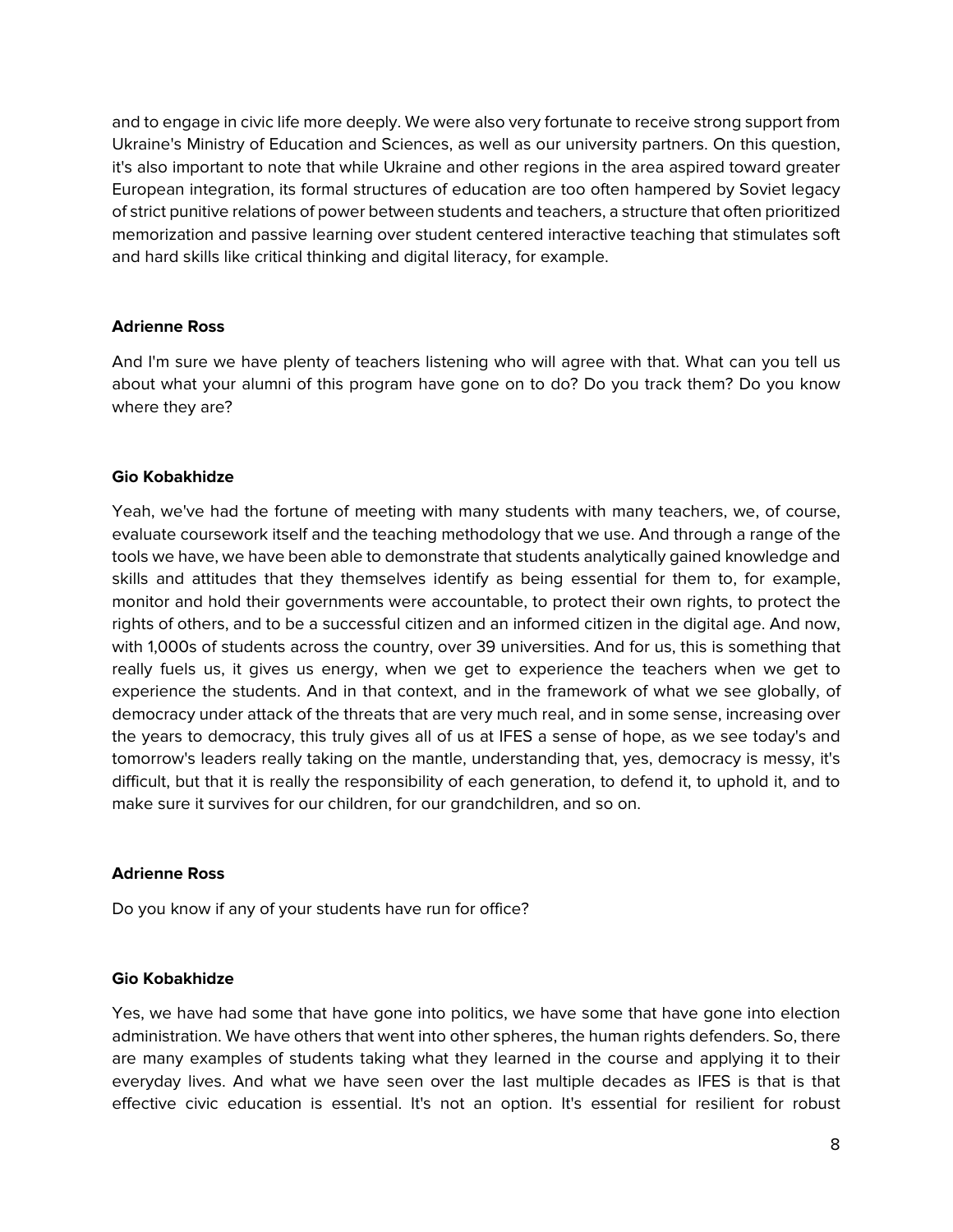democracies. And indeed, it has never been arguably as important as it is today, with all of the threats that we see, to democracy, in today's reality, with the onset of the digital age. So, my message, my call out, my shout out is for all of us, irrespective of where we live, irrespective of how many years perhaps we have had free and fair elections, we must all take a very deep look into our own educational structures. And critically consider are we doing enough? Can we do more? And if not, where do our youth, where do our students, where do they learn about democracy? How do they understand their own role vis-a-vie society? And with all of the various distractions we all have nowadays? And if the answer is we can do more, I think we should all roll up our sleeves and see what we can do to realize this and to secure our democracies and even go beyond securing it to make them more resilient.

## **Adrienne Ross**

Gio, thank you for these important words on education. We really appreciate you joining us today.

## **Gio Kobakhidze**

Thank you very much, Adrienne. It was my pleasure to join you.

## **Adrienne Ross**

We turn now to a recent college grad to talk more about getting people into politics at an earlier age. Malik Salvić is the President of the European Democracy Youth Network, which is supported by CEPPS partners. Malik graduated this year from the College of Computer Science and Business Communications Empirica in Bosnia and Herzegovina, and hosts one of the country's most popular podcast where he talks to inspiring young leaders. Malik joins me now and shares some tough talk on the serious challenges facing his friends and explains what drives him to be so politically engaged.

## **Malik Salvić**

We are, I would say, still going through the transition process of like the former communist countries and even the most of the countries here have their democratic systems for over 30 years. You have still have the Politicians from the former systems of being involved within the government, and it's not working really well, because they are used to something else. If you're a young person from mostly Eastern Europe, from the Balkans, and you're able to see this, your whole life, and your whole life is just a series of bad events here. If that happens, every day something at the age of 16/15/17, just snaps within your link head, I would say and it gets you to be involved. And I would see the series of bad events that is happening within our countries on a daily basis, it just gets you going to be involved with everything here.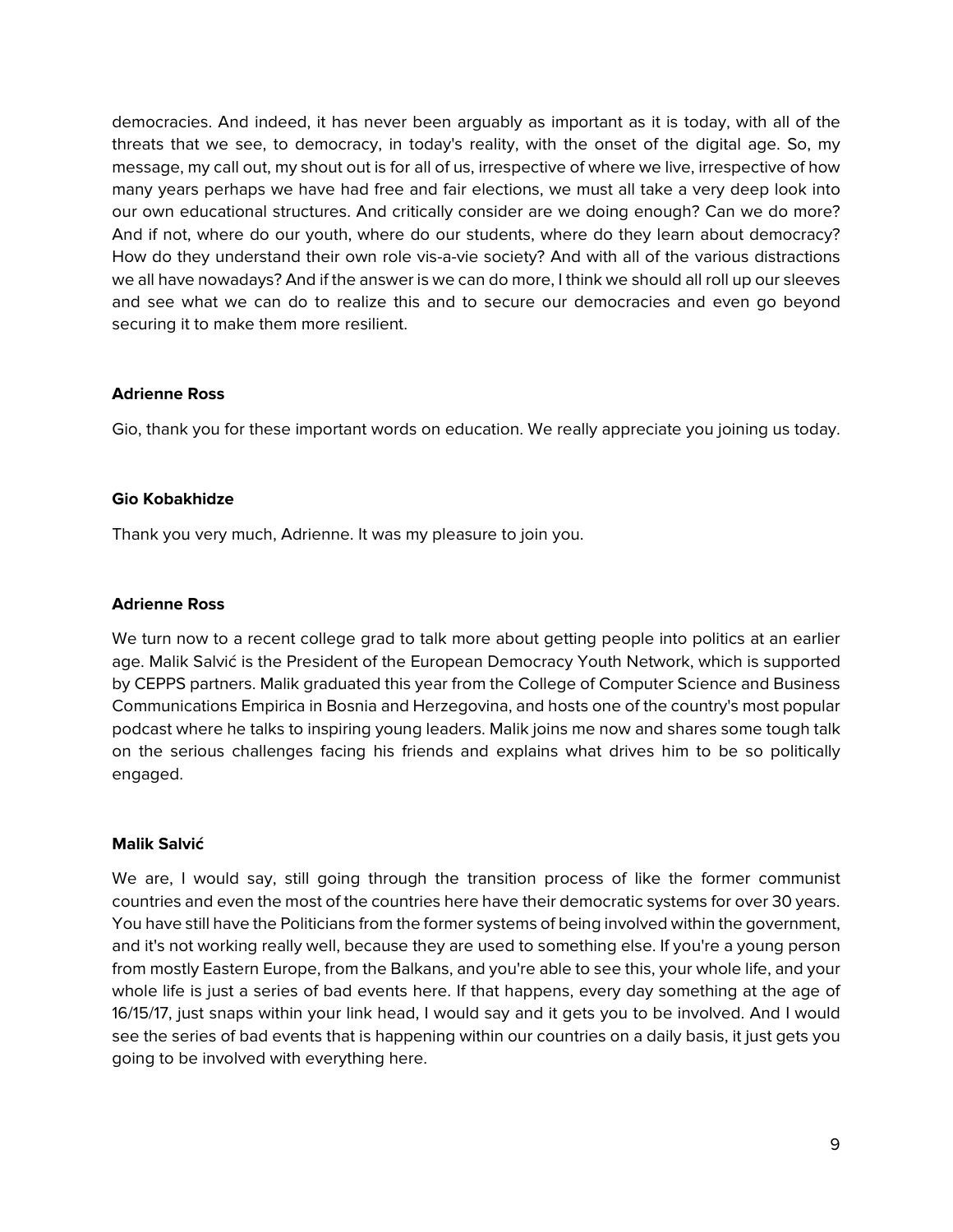## **Adrienne Ross**

Is that what happened to you?

#### **Malik Salvić**

Yes, yes. Unfortunately, I was born within a family, my father was killed in a war five months before I was born. He was fighting for democracy of this country, our country was attacked. And he was fighting for a better future for me, my mom, and my family members. Seeing that almost, I don't know, 10-15 years and 20 years after he died, unfortunately, not a lot of things have changed. And a lot of people who were bad people during that period are still involved with the government and it, it's just like, somewhere in your head. It's unfair. And like it gives you, I would say, fuel to be involved with everything here. And just to see that someone who fought for the freedom of this country hasn't done it for nothing I would say the fight for democracy never stopped. It just changes the way we fight with it. But it will never stop, you will always have I would say bad people who want to be involved with this in in a different way. But you have to keep on fighting.

## **Adrienne Ross**

Do you feel like you're carrying your dad's legacy forward?

## **Malik Salvić**

I don't know. I'm not sure like at this point that I have to give a life or my country because we're not in war or anything. But I feel that I have to give myself with all of my resources, and everything that I do. And that is why I try to be involved in as many organizations as possible here and try to, especially work with young people, it's important to be on the side which will try to empower as much as possible of younger generations in order to like keep fighting because younger generations are the future of this country and if we keep losing them, all of this will like break apart.

## **Adrienne Ross**

Do you think that that hopelessness is the number one complaint you hear from peers in your country?

#### **Malik Salvić**

The number one problem of young people here, it's about unemployment, it's about I would say not seeing a better future.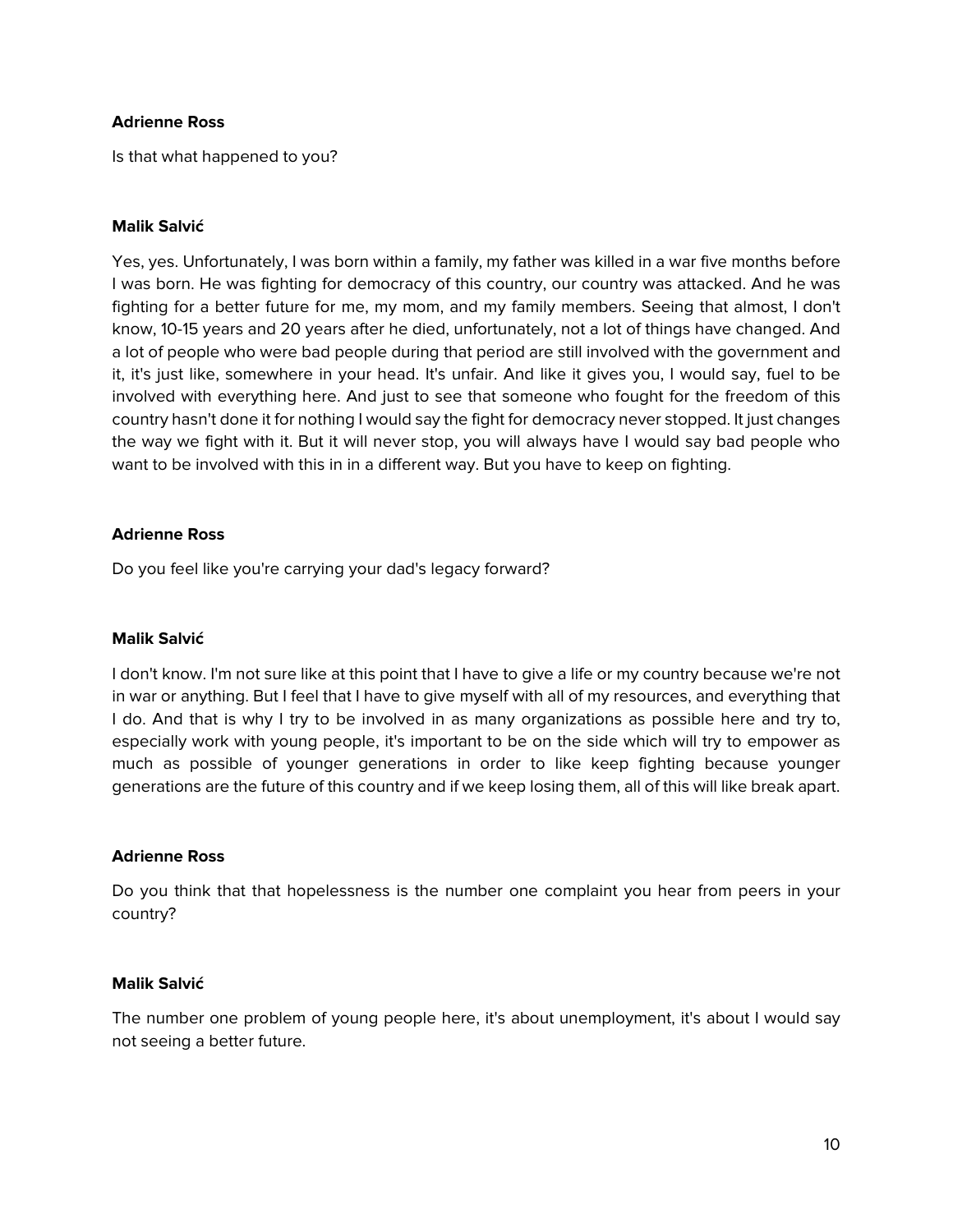## **Adrienne Ross**

Where do you tell your peers to start?

## **Malik Salvić**

I think getting started is definitely the hardest part of this job. The hardest part of any civil activities here. Because if you get started with doing something here, a lot of people who are, as I mentioned, sick of this country will tell you Yeah, like you don't have to do this. Everybody hates you here, you're not going to change anything. And if you're on your first day of your civil activities, you will have at least 20 to 30 people telling you that is a bad idea. That is a number one issue with starting here. Because that is what gets all of those it's a huge number of people want to be a part of it just to step back. And also, we are used to it, but with the older generations, if you start doing something you should see a change overnight. That mostly never happens, especially if it's above the government or something like sometimes you like need a whole mandate just to like, clean the mess up. But I wanted to mention something else, we work with young people we try to teach them both personal responsibilities even though this is this a country like there's millions of people involved in the public. If you start working on yourself, I think Jordan Peterson said that, like if you make your bed in the morning, you'll definitely be able to change the world at some point. Because if you start dealing with yourself with the smallest steps in your life, and if all of us did this, if all of us just cleaned our backyards every morning, this will be a better country. And like we start with teaching that just start with the smallest steps from the point when you wake up. That way you will have like a momentum of good examples happening from like day one. And everything else after that will just be a big accomplishment.

## **Adrienne Ross**

Well, I think that's really aspirational. But if we were to break it down a little bit, what would you tell people to do? First, everyone doesn't have to run for office, right?

## **Malik Salvić**

Not every one of us could be the president. Especially, if you asked, like, you have over 200 million people, not everybody could be the president. But we keep forgetting, forgetting that the most important part of political organizations or of any organizations, or your local organization, start working, within your street, but in your house will within your building, with the small problems that you have around yourself, and maybe you will fall in love with that part of politics, that part of civil engagement, and that is the way to keep on going. A lot of us when we start working, we get discouraged. If we are not like on the parliament list on the floor, like after two years, like, that's not going to happen, because you have a lot of people who have been doing amazing job for like 10 to 15 years and they set their names up and in order to go there, you have to start like with the smallest steps within your local organization.